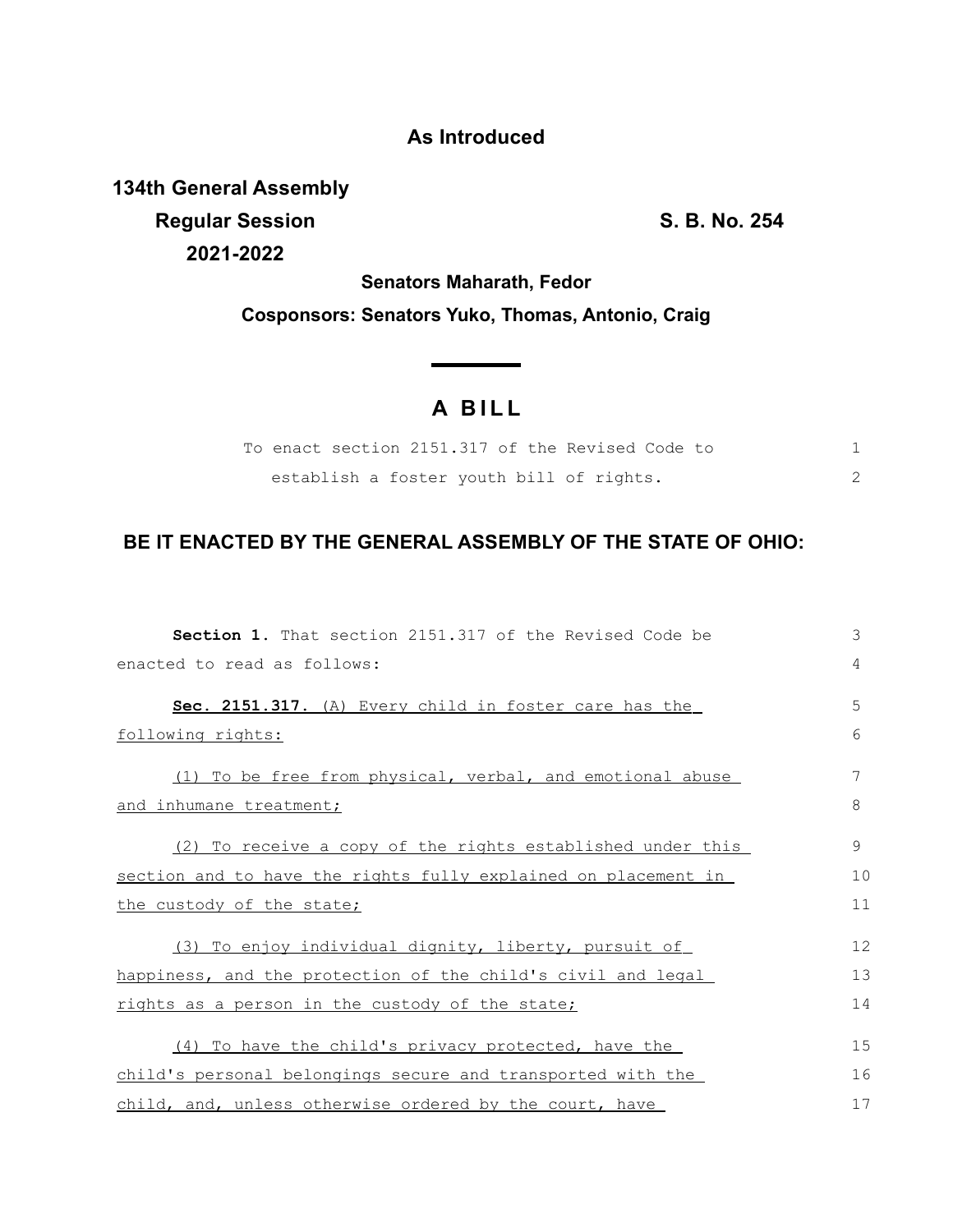| uncensored communication, including receiving and sending        | 18 |
|------------------------------------------------------------------|----|
| unopened communications and having access to a telephone;        | 19 |
| (5) To have personnel providing services who are                 | 20 |
| sufficiently qualified and experienced to assess the risk the    | 21 |
| child faces prior to removal from home and to meet the needs of  | 22 |
| the child once in the custody of the state;                      | 23 |
| (6) To remain in the custody of the child's parents or           | 24 |
| legal custodians unless and until there has been a determination | 25 |
| by a qualified person exercising competent professional judgment | 26 |
| that removal is necessary to protect the child's physical,       | 27 |
| mental, or emotional health or safety;                           | 28 |
| (7) To have a full risk, health, educational, medical and        | 29 |
| psychological screening and, if needed, assessment and testing   | 30 |
| upon entry into foster care;                                     | 31 |
| (8) To be referred to and receive services, including            | 32 |
| necessary medical, emotional, psychological, psychiatric, and    | 33 |
| educational evaluations and treatment, as soon as practicable    | 34 |
| after identification of the need for such services by the        | 35 |
| screening and assessment process;                                | 36 |
| (9) To have the child's photograph included in the child's       | 37 |
| case management file;                                            | 38 |
| (10) To have a clean and safe living environment, free of        | 39 |
| infestations and contaminants, and the ability to enter the      | 40 |
| child's housing at any time during the child's placement;        | 41 |
| (11) To be placed away from other children known to pose a       | 42 |
| threat of harm to the child, either because of the child's own   | 43 |
| risk factors or those of the other child;                        | 44 |
| (12) To be placed in a home where the foster caregiver or        | 45 |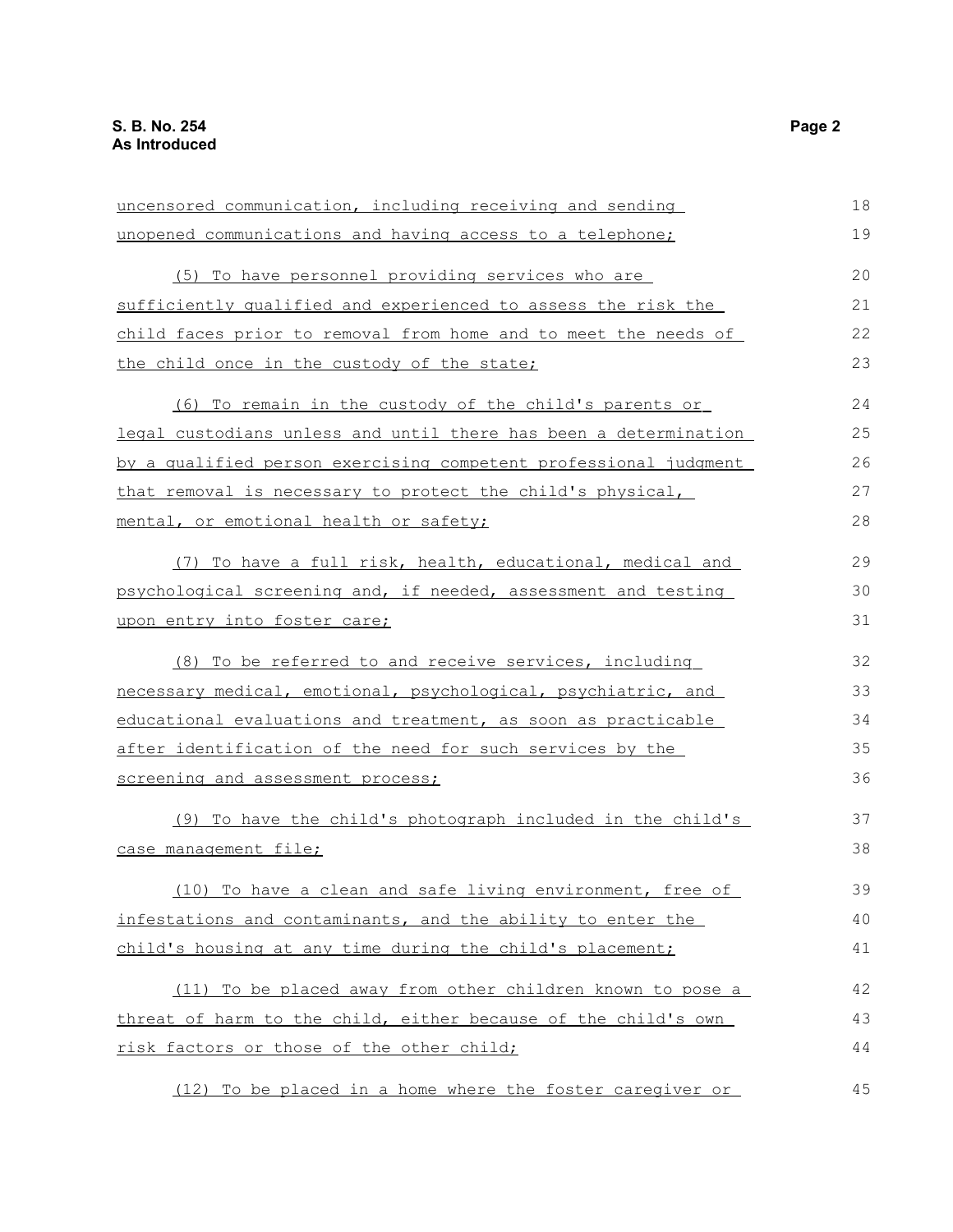| kinship caregiver is aware of and understands the child's        | 46 |
|------------------------------------------------------------------|----|
| history, needs, and risk factors;                                | 47 |
| (13) To be the subject of a plan developed by the agency         | 48 |
| and the foster caregiver or kinship caregiver to deal with       | 49 |
| identified behaviors that may present a risk to the child or     | 50 |
| others;                                                          | 51 |
| (14) To be involved and incorporated in the development of       | 52 |
| the case plan, to have a case plan which will address the        | 53 |
| child's specific needs, and to object to any of the provisions   | 54 |
| of the case plan;                                                | 55 |
| (15) To receive meaningful case management and planning          | 56 |
| that will quickly return the child to the child's family or move | 57 |
| the child on to other forms of permanency;                       | 58 |
| (16) To receive regular communication with a caseworker,         | 59 |
| at least once a month, which shall include meeting with the      | 60 |
| child alone and conferring with the foster caregiver or kinship  | 61 |
| caregiver;                                                       | 62 |
| (17) To enjoy reqular visitation, at least once a week,          | 63 |
| with the child's siblings unless the court orders otherwise;     | 64 |
| (18) To enjoy regular visitation with the child's parents,       | 65 |
| at least once a month, unless the court orders otherwise;        | 66 |
| (19) To receive all of the following:                            | 67 |
| (a) A free and appropriate education;                            | 68 |
| (b) Minimal disruption to the child's education and              | 69 |
| retention in the child's home school, if appropriate;            | 70 |
| (c) All special educational services, including, where           | 71 |
| appropriate, the appointment of a parent surrogate;              | 72 |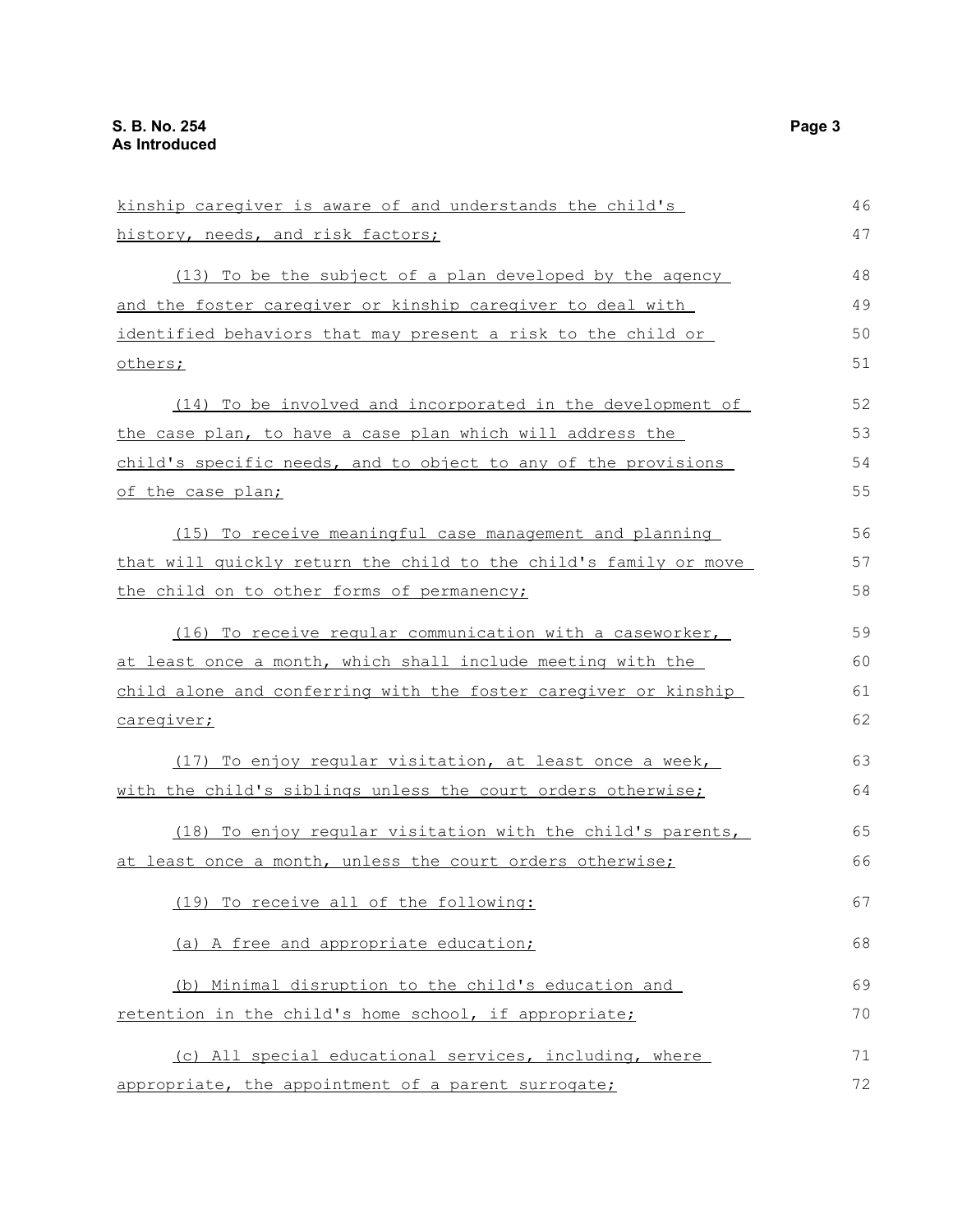| (d) The sharing of all necessary information between the         | 73  |
|------------------------------------------------------------------|-----|
| school board and the public children services agency or private  | 74  |
| child placing agency, including information on attendance and    | 75  |
| educational progress.                                            | 76  |
| (20) To be able to raise grievances with the public              | 77  |
| children services agency, private child placing agency, or       | 78  |
| department of job and family services over the care the child is | 79  |
| receiving from the child's caregivers, caseworkers, or other     | 80  |
| service providers;                                               | 81  |
| (21) To be heard by the court at all review hearings;            | 82  |
| (22) To have a quardian ad litem appointed to represent,         | 83  |
| within reason, the child's best interests and to provide the     | 84  |
| child's quardian ad litem with immediate and unlimited access to | 85  |
| the child;                                                       | 86  |
| (23) To have all the child's records available for review        | 87  |
| by the child's quardian ad litem if the quardian ad litem deems  | 88  |
| such review necessary;                                           | 89  |
| (24) To organize as a group for purposes of ensuring that        | 90  |
| all the children in foster care receive the services and living  | 91  |
| conditions to which they are entitled and to provide support for | 92  |
| one another while in the custody of the state;                   | 93  |
| (25) To be afforded prompt access to all available state         | 94  |
| and federal programs;                                            | 95  |
| (26) To have access to food in accordance with rule              | 96  |
| $5101:2-7-06$ or $5101:2-9-20$ of the Administrative Code and to | 97  |
| have other special considerations regarding food that are        | 98  |
| requested as a result of trauma included in the child's service  | 99  |
|                                                                  |     |
| plan;                                                            | 100 |